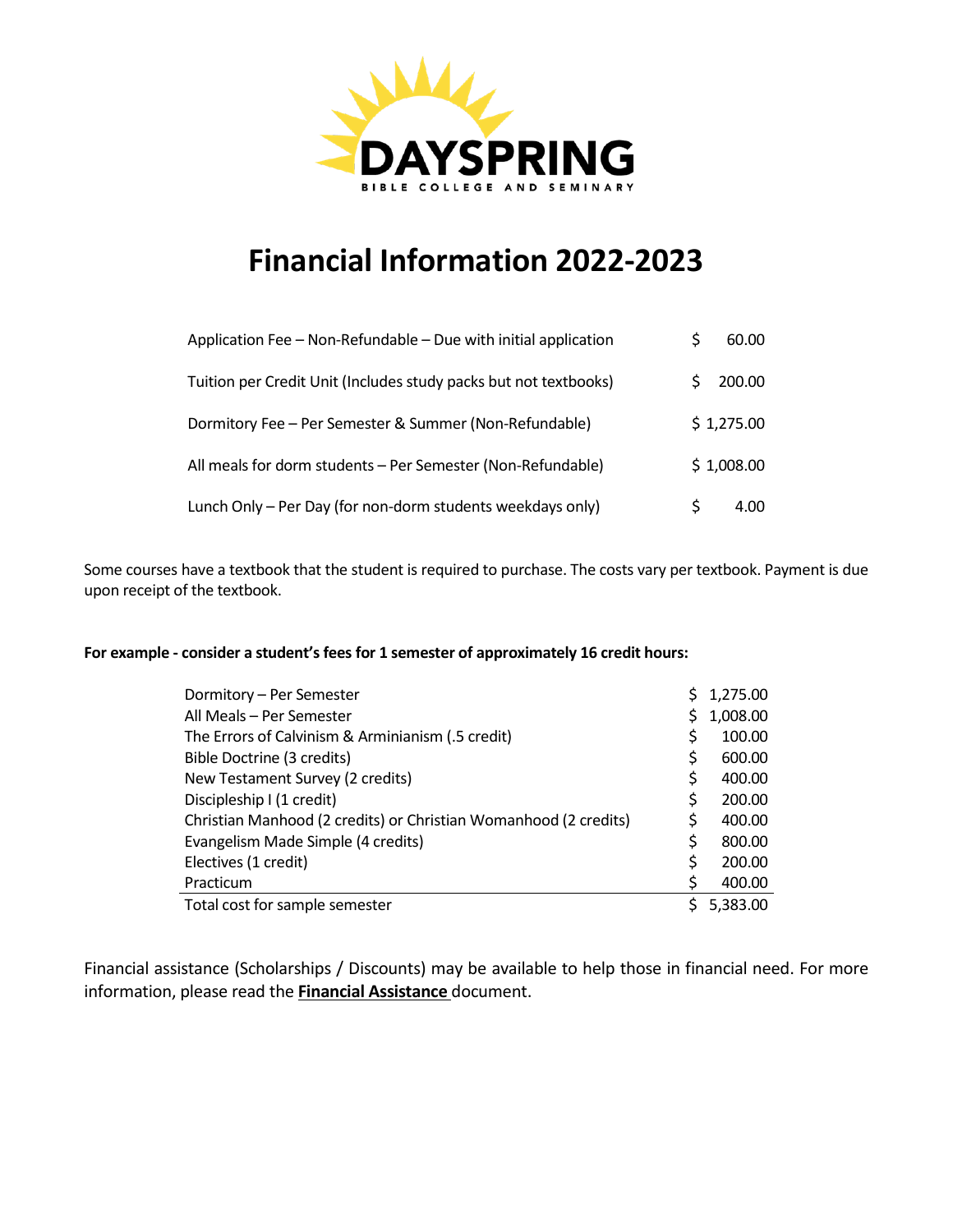## *(over)*

**Reenrollment Fee -** For the next consecutive semester - No charge if the reenrollment form is completed before June 1, otherwise it is \$60.00. Students who have not reenrolled for more than 1 semester are subject to a \$60.00 application fee upon returning to the school. There is no guarantee that the reenrollment form will be accepted and the application fee is nonrefundable.

### **Lost Study Pack Fee & Failed Test Fee**

- \$10.00 for each Study Pack from an outside supplier
- \$5.00 for each DBC Study Pack
- \$2.00 to retest on a failed test

**Refund** - In the event a student withdraws from a course prior to taking the first test, a full refund will be given. After taking the first test, there is no refund.

**Graduation fee** is \$40.00. If the student fails to graduate at the designated time the graduation fee is not returned and another graduation fee is required for the next commencement ceremony. For a student to graduate, his or her finances must be paid in full prior to graduation.

**Returned Checks -** There will be a \$30.00 fee for all returned checks. (NSF checks)

**The school year is based on 2 semesters.** Each semester is approximately 16 weeks.

## **Dormitory Fees**

- No credit given for absences.
- Semesters are defined on the current school calendar.
- Electricity, gas, water, and use of laundry facilities are included in the dorm fee.
- Students staying for the summer or any part of the summer must contact the school administration to make necessary arrangements.
- \$25 Dorm key fee Due when key is issued. If key is lost and a new key is issued, another \$25 key deposit will be charged. Deposit is refunded when key is returned.

**Tuition and fees are due at registration.** If a student in unable to pay his/her bill in advance, they should contact Dayspring about financial assistance, or a monthly payment plan. If an account is past-due there will be a \$20 late fee applied to the student's account. Payments to a student's account may be paid by cash, check, money order, Visa, MasterCard, or online at dbc.edu. Students will need to complete an authorization form to have charges placed on their credit card.

Should a student be expelled or withdraw from Dayspring, all fees are due and no refunds will be given.

**Transcripts of Records** – Costs \$10 and it may take up to ten business days to process. If express delivery is needed, then the fee is \$20. Transcripts will only be sent to students whose accounts have been paid in full.

**Apartments** - Dayspring has a limited number of efficiency apartments reserved primarily for married students. For more information rental rates, terms, and availability, request the *Efficiency Apartment Application Form*.

**International Students** will have to pay additional fees for the mailing of their I-20 form (approximately \$100) and the I-901 fee of \$350. They will also need to pay for a passport if they do not already have one.

All fees are subject to change without notice.

*I have read and I understand the above information on both pages of this Financial Form. I agree to faithfully and punctually make the required payments.*